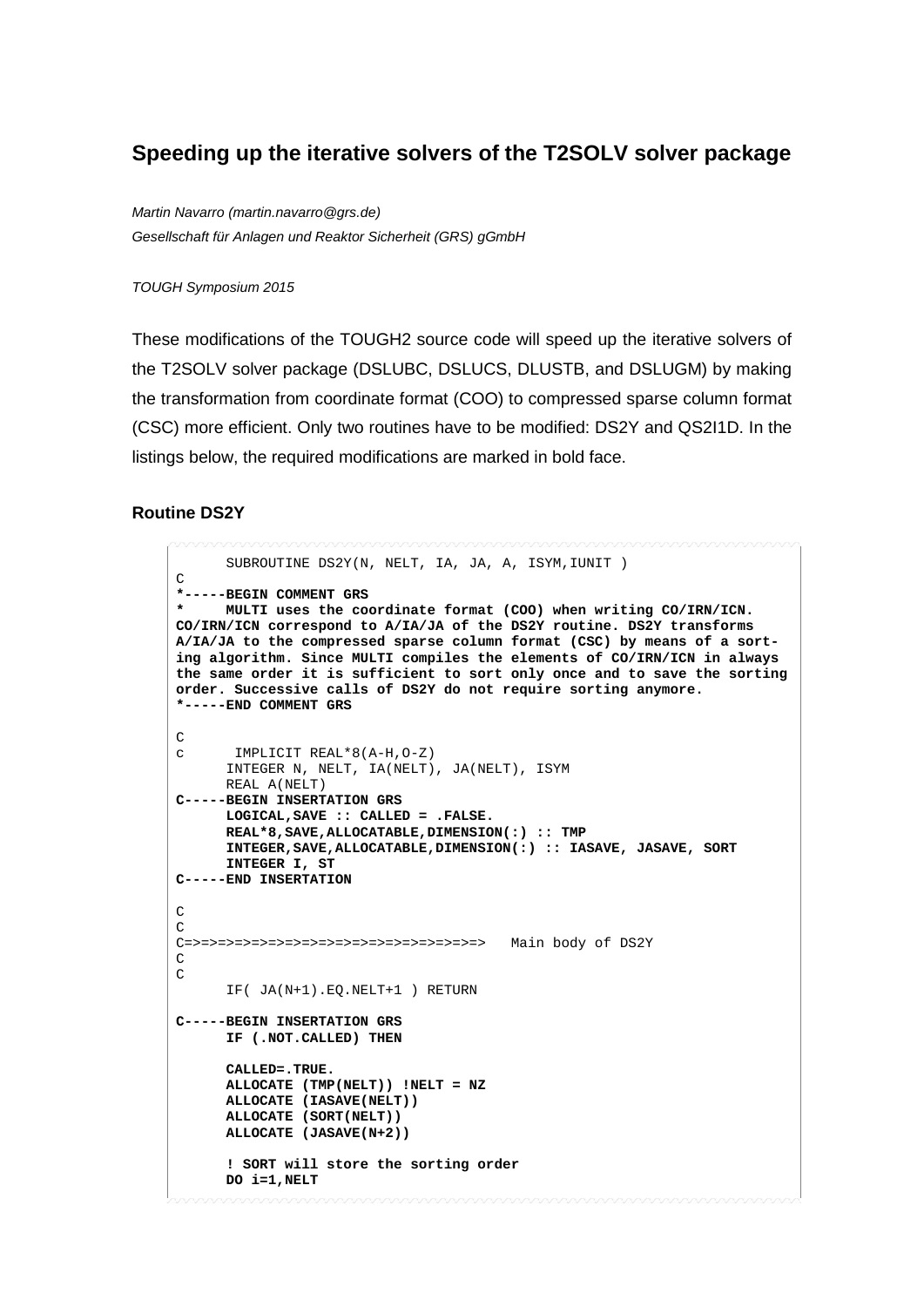```
 SORT(I)=i
 ENDDO
C-----END INSERTATION
C-----BEGIN MODIFICATION GRS
C old code:
      C CALL QS2I1D( JA, IA, A, NELT, 1,IUNIT )
C new code:
      ! modified routine QS2I1D will also sort SORT
       CALL QS2I1D( JA, IA, A, NELT, 1,IUNIT,SORT ) 
      ! A/IA/JA/SORT are now sorted
C-----END MODIFICATION GRS
       JA(1) = 1
       DO 20 ICOL = 1, N-1
         DO 10 J = JA(ICOL)+1, NELT
             IF( JA(J).NE.ICOL ) THEN
              JA(ICOL+1) = J GOTO 20
 ENDIF
10 CONTINUE<br>20 CONTINUE
      CONTINUE
      JA(N+1) = NELT+1C 
      JA(N+2) = 0C
       DO 70 ICOL = 1, N
          IBGN = JA(ICOL)
         IEND = JA(ICOL+1)-1 DO 30 I = IBGN, IEND
             IF( IA(I).EQ.ICOL ) THEN
               ITERMP = IA(I)IA(I) = IA(IBGN) IA(IBGN) = ITEMP
               TEMP = A(I)A(I) = A(IBGN)A(IBGN) = TEMPC-----BEGIN INSERTATION GRS
               ST = SORT(I) SORT(I) = SORT(IBGN) 
                SORT(IBGN) = ST 
C-----END INSERTATION
                GOTO 40
 ENDIF
 30 CONTINUE<br>40 TBGN = T
         IBGN = IBGN + 1 IF( IBGN.LT.IEND ) THEN
            DO 60 I = IBGN, IEND
               DO 50 J = I+1, IEND
                  IF(IA(I).GT.IA(J)) THEN
                     ITERMP = IA(I)IA(I) = IA(J)IA(J) = ITEMPTEMP = A(I)A(I) = A(J)A(J) = TEMPC-----BEGIN INSERTATION GRS
                     ST = SORT(I)SORT(I) = SORT(J) 
                     SORT(J) = STC-----END INSERTATION
  ENDIF
 50 CONTINUE<br>60 CONTINUE
            CONTINUE
ENDIF<br>70 CONTINUE
    CONTINUE
```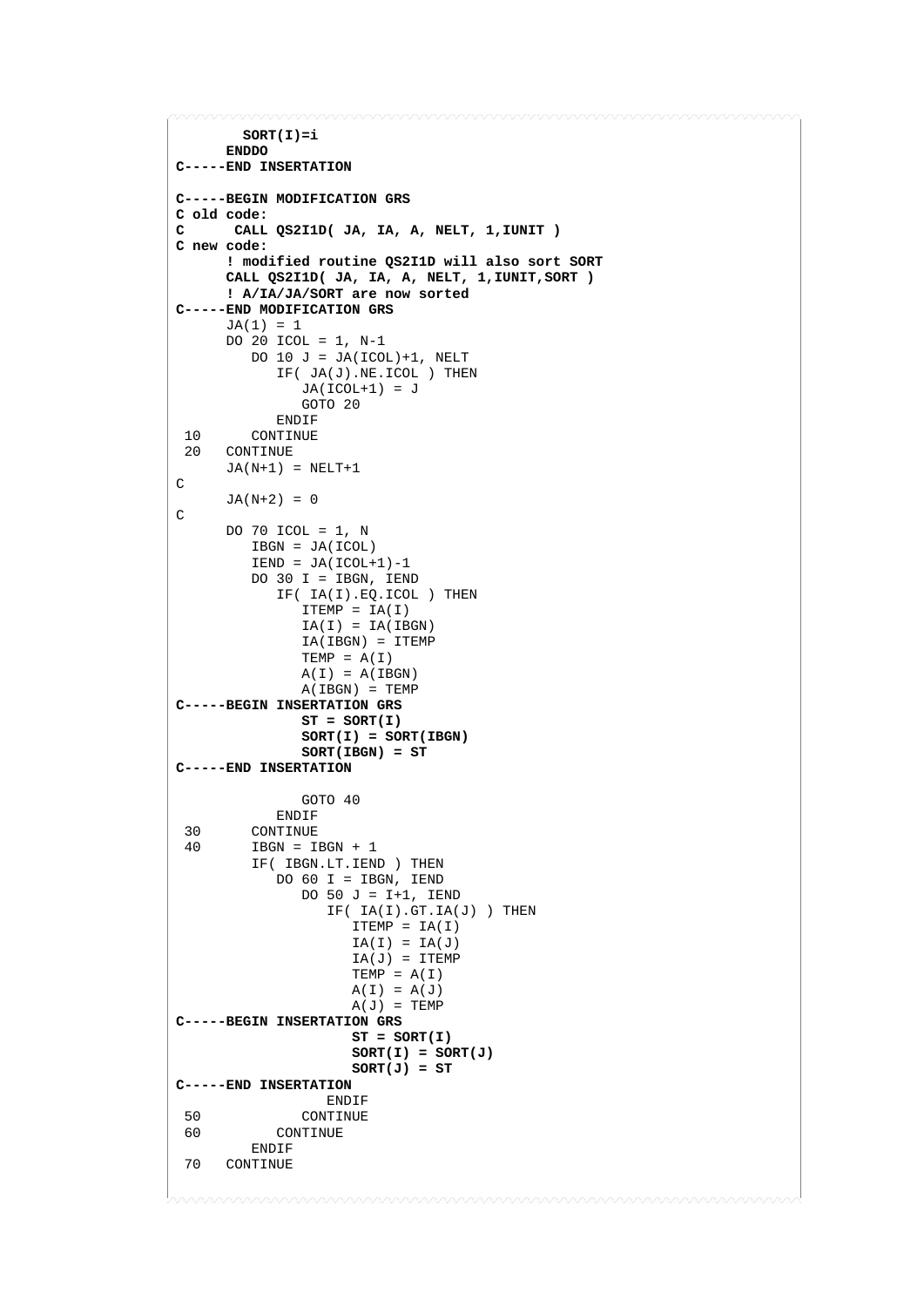```
C-----BEGIN INSERTATION GRS
       DO I=1,NELT 
         IASAVE(I)=IA(I) 
       ENDDO 
       DO I=1,N+2 
        JASAVE(I)=JA(I) 
       ENDDO 
       !!! End of the section that is executed when DS2Y is called for the 
first time
       ELSE
       !!! Section for further calls of DS2Y
         ! copy IA and save A
         DO i=1,NELT
           IA(i)=IASAVE(i)
           TMP(i)=A(i)
         ENDDO
         ! copy JA
         DO i=1,N+2
           JA(i)=JASAVE(i)
         ENDDO
         ! change order of A
         DO i=1,NELT
           A(i)=TMP(SORT(i))
         ENDDO
       ENDIF 
C-----END INSERTATION
      RETURN
       END
```
## **Routine QS2I1D**

```
C-----BEGIN MODIFICATION GRS
C old code:
      c SUBROUTINE QS2I1D( IA, JA, A, N, KFLAG, IUNIT )
C new code:
      SUBROUTINE QS2I1D( IA, JA, A, N, KFLAG, IUNIT, SORT)
       ! Routine has been modified to sort SORT, too
C-----END MODIFICATION
C
C
\frac{C}{C}c IMPLICIT REAL*8(A-H,O-Z)
       DIMENSION IL(21),IU(21)
       INTEGER IA(N),JA(N),IT,IIT,JT,JJT
C-----BEGIN INSERTATION GRS
       INTEGER ST, SORT(N) 
      REAL A(N), TA, TTA 
C-----END INSERTATION
C
\mathsf CC=>=>=>=>=>=>=>=>=>=>=>=>=>=>=>=>=>=> Main body of QS2I1D
C
\, C \,
```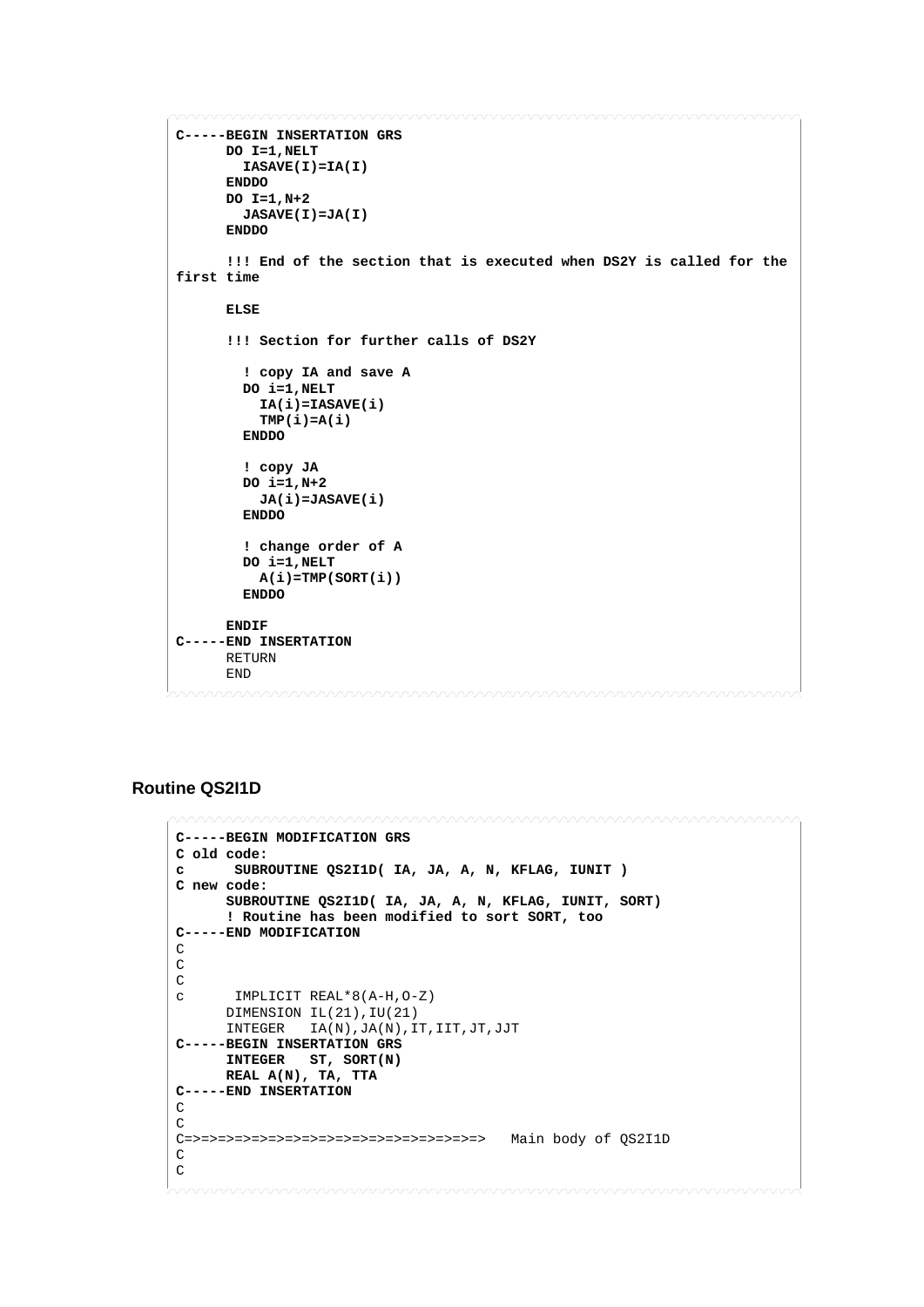```
NN = N IF (NN.LT.1) THEN
        WRITE(IUNIT,6100) 
 6100 FORMAT(/,'QS2I1D- the number of values to', 
     & ' be sorted was NOT POSITIVE.')
         RETURN
      ENDIF
      IF( N.EQ.1 ) RETURN
      KK = IABS(KFLAG)
      IF ( KK.NE.1 ) THEN
         WRITE(IUNIT,6101) 
 6101 FORMAT(/,'QS2I1D- the sort control parameter, k, ',
     & 'was not 1 OR -1.')
         RETURN
      ENDIF
\mathcal{C} IF( KFLAG.LT.1 ) THEN
         DO 20 I=1,NN
IA(I) = -IA(I)<br>20 CONTINUE
        20 CONTINUE
      ENDIF
C
     M = 1I = 1J = NN R = 3.75D-1
 210 IF( R.LE.5.898437D-1 ) THEN
      R = R + 3.90625D - 2 ELSE
        R = R-2.1875D-1
      ENDIF
225 K = I
\mathcal{C}C
     IJ = I + IDINT( DBLE(J-I)*R )IT = IA(IJ)JT = JA(IJ)TA = A(IJ)C-----BEGIN INSERTATION GRS
      ST = SORT(IJ) 
C-----END INSERTATION
\mathsf C\mathsf C IF( IA(I).GT.IT ) THEN
        IA(IJ) = IA(I)IA(I) = ITIT = IA(IJ)JA(IJ) = JA(I)JA(I) = JT<br>JT = JA= JA(IJ)A(IJ) = A(I)A(I) = TA<br>TA = A(I)= A(IJ)C-----BEGIN INSERTATION GRS
         SORT(IJ) = SORT(I) 
 SORT(I) = ST 
 ST = SORT(IJ) 
C-----END INSERTATION
      ENDIF
     L = JC 
C
     IF(IA(J) . LT . IT) THEN
        IA(IJ) = IA(J)IA(J) = ITIT = IA(IJ)JA(IJ) = JA(J)
```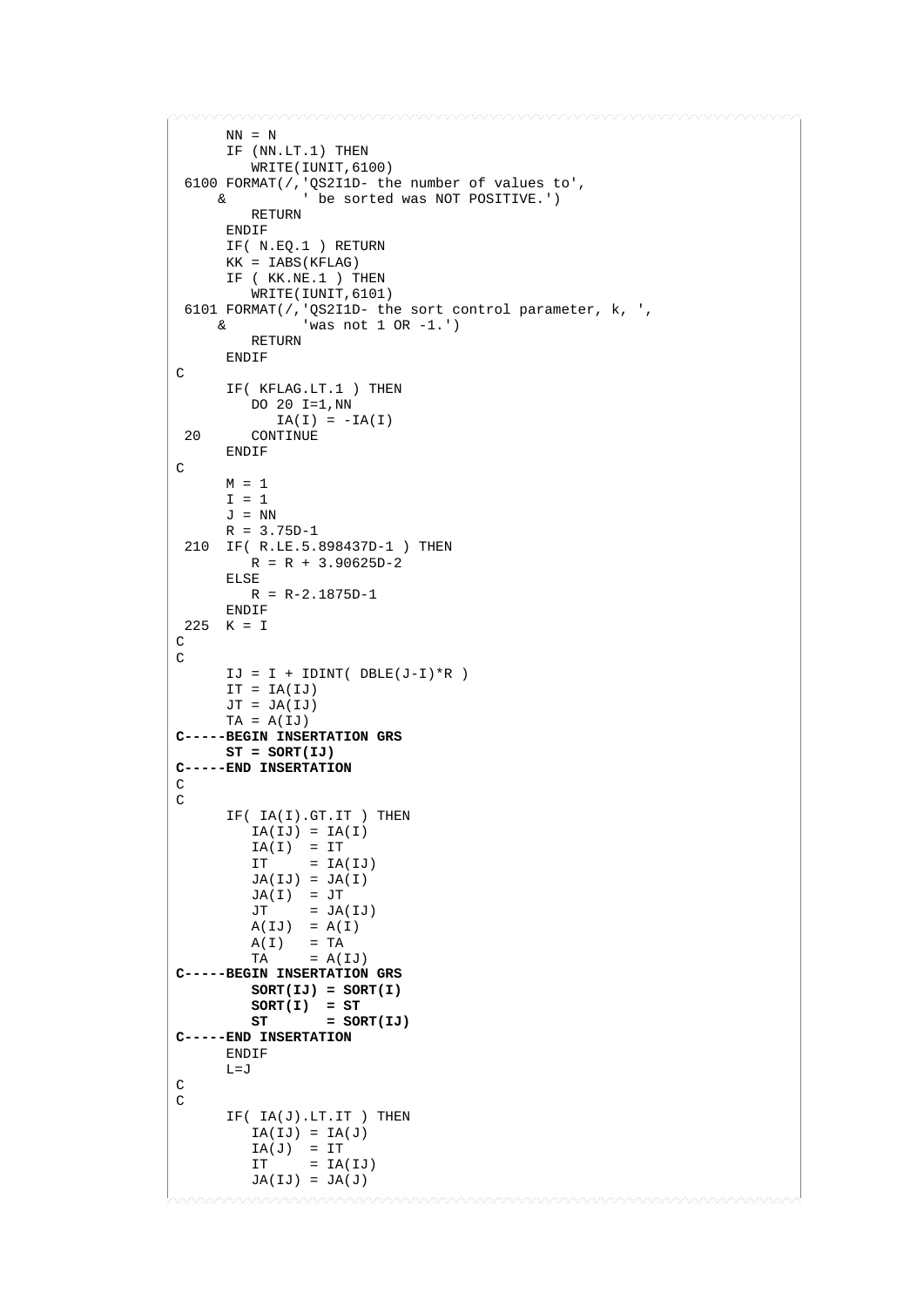```
JA(J) = JTJT = JA(IJ)A(IJ) = A(J)A(J) = TA
TA = A(IJ)C-----BEGIN INSERTATION GRS
         SORT(IJ) = SORT(J)SORT(J) = ST ST = SORT(IJ) 
C-----END INSERTATION
\cap\, C \, IF ( IA(I).GT.IT ) THEN
            IA(IJ) = IA(I)IA(I) = ITIT = IA(IJ)JA(IJ) = JA(I)JA(I) = JT<br>JT = JA= JA(IJ)\mathtt{A}(\mathtt{IJ})\quad=\ \mathtt{A}(\mathtt{I})A(I) = TA
TA = A(IJ)C-----BEGIN INSERTATION GRS
             SORT(IJ) = SORT(I)
             SORT(I) = ST 
                     = SORT(IJ)
C-----END INSERTATION
         ENDIF
       ENDIF
\mathsf CC
   240 L=L-1
      IF( IA(L).GT.IT ) GO TO 240
C
\mathsf C 245 K=K+1
       IF( IA(K).LT.IT ) GO TO 245
C
C
       IF( K.LE.L ) THEN
         \begin{tabular}{lllll} \multicolumn{1}{l}{{\bf I} {\bf I} {\bf T}} & = & {{\bf I} {\bf A}} \, ( {\bf L} ) \end{tabular}IA(L) = IA(K)IA(K) = IITJJT = JA(L)JA(L) = JA(K) JA(K) = JJT
TTA = A(L)A(L) = A(K)A(K) = TTAC-----BEGIN INSERTATION GRS
               = SORT(L)
         SORT(L) = SORT(K)SORT(K) = STC-----END INSERTATION
         GOTO 240
       ENDIF
\, C \,C
       IF( L-I.GT.J-K ) THEN
         IL(M) = IIU(M) = LI = KM = M+1 ELSE
         IL(M) = KIU(M) = JJ = L
```